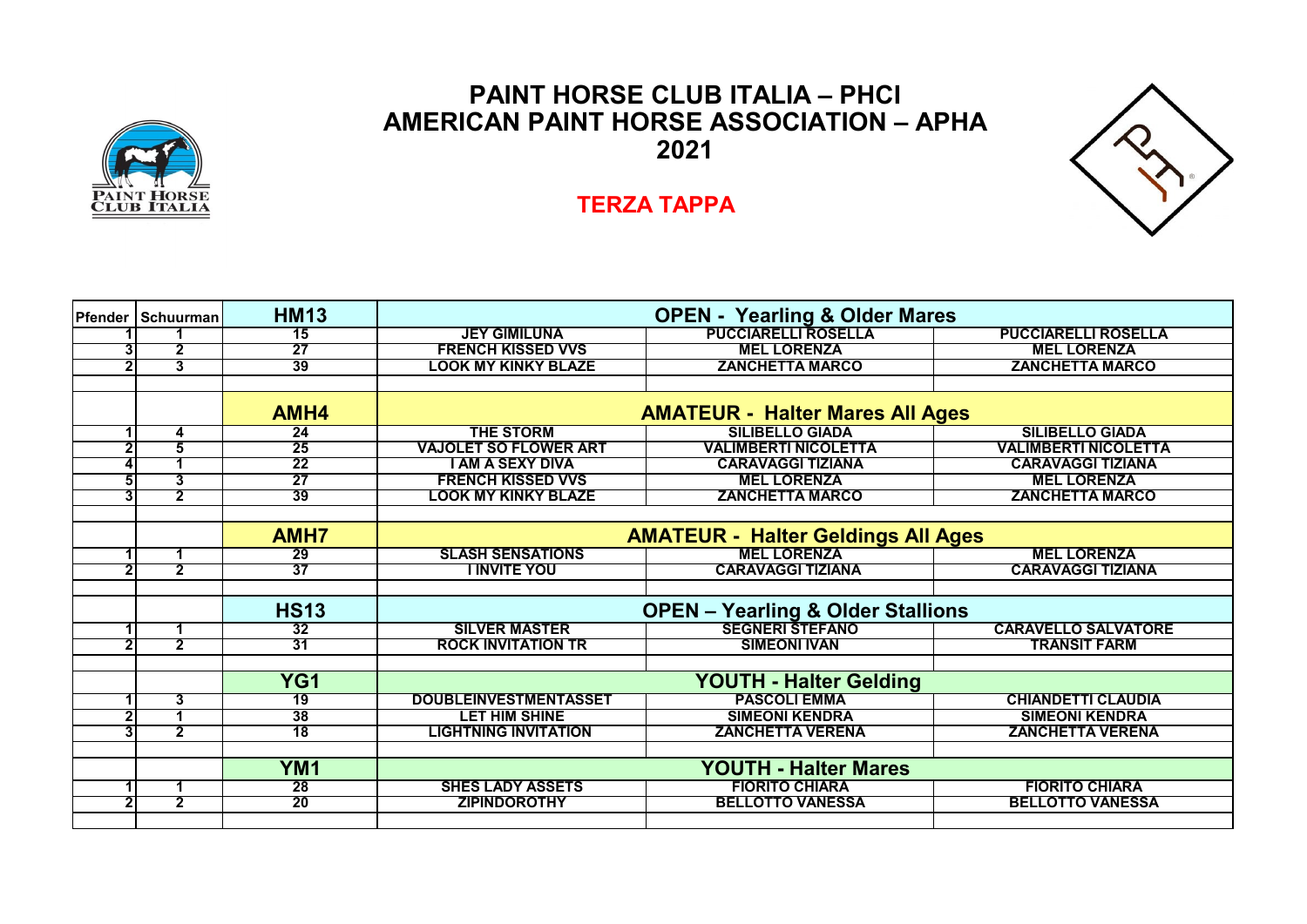|   |                            |                    | <b>CAVALLO</b>                                                     | <b>ESIBITORE</b>                               | <b>PROPRIETARIO</b>            |
|---|----------------------------|--------------------|--------------------------------------------------------------------|------------------------------------------------|--------------------------------|
|   | <b>Pfender   Schuurman</b> | <b>ABWP</b>        | <b>AMATEUR - Halter Stallion SPB</b>                               |                                                |                                |
|   |                            | 30                 | <b>ROLL SENSATION TR</b>                                           | <b>GAZZOLA MOIRA</b>                           | <b>TRANSIT FARM</b>            |
|   |                            |                    |                                                                    |                                                |                                |
|   |                            | BHM1               | <b>OPEN - Halter Mares SPB</b>                                     |                                                |                                |
|   |                            | 23                 | <b>RD TOSCA DREAM KID</b>                                          | <b>RIGHETTI DAMIANO</b>                        | <b>RIGHETTI DAMIANO</b>        |
|   |                            |                    |                                                                    |                                                |                                |
|   |                            | <b>OTCC</b>        |                                                                    | OPEN - Color Class, One Yr & Older - All Sexes |                                |
| 2 |                            | 15                 | <b>JEY GIMILUNA</b>                                                | <b>PUCCIARELLI ROSELLA</b>                     | <b>PUCCIARELLI ROSELLA</b>     |
|   | 4                          | 32                 | <b>SILVER MASTER</b>                                               | <b>SEGNERI STEFANO</b>                         | <b>CARAVELLO SALVATORE</b>     |
|   | 2                          | 28                 | <b>SHES LADY ASSET</b>                                             | <b>FIORITO CHIARA</b>                          | <b>FIORITO CHIARA</b>          |
|   | 5                          | 40                 | <b>LEGEND MIRACLE GUN</b>                                          | <b>SIMEONI IVAN</b>                            | <b>FATTORIA KEKE &amp; GLO</b> |
| 5 | 3                          | 24                 | <b>THE STORM</b>                                                   | <b>SILIBELLO GIADA</b>                         | <b>SILIBELLO GIADA</b>         |
|   |                            |                    |                                                                    |                                                |                                |
|   |                            | <b>ASH1 + ABSH</b> | <b>AMATEUR - Showmanship All Ages +</b><br><b>SPB</b>              |                                                |                                |
|   | 3                          | $\overline{29}$    | <b>SLASH SENSATIONS</b>                                            | <b>MEL LORENZA</b>                             | <b>MEL LORENZA</b>             |
| 3 | 1                          | 30                 | <b>ROLL SENSATION TR</b>                                           | <b>GAZZOLA MOIRA</b>                           | <b>TRANSIT FARM</b>            |
| 2 | $\overline{2}$             | 25                 | <b>VAJOLET SO FLOWER ART</b>                                       | <b>VALIMBERTI NICOLETTA</b>                    | <b>VALIMBERTI NICOLETTA</b>    |
|   | 4                          | 24                 | <b>THE STORM</b>                                                   | <b>SILIBELLO GIADA</b>                         | <b>SILIBELLO GIADA</b>         |
|   |                            |                    |                                                                    |                                                |                                |
|   |                            | YSH1 + XSH1        | YOUTH - Showmanship 18 & Under                                     |                                                | <b>SPB</b><br>$+$              |
| 3 | 3                          | $\overline{18}$    | <b>LIGHTNING INVITATION</b>                                        | <b>ZANCHETTA VERENA</b>                        | <b>ZANCHETTA VERENA</b>        |
|   | 1                          | 20                 | <b>ZIPINDOROTHY</b>                                                | <b>BELLOTO VANESSA</b>                         | <b>BELLOTTO VANESSA</b>        |
|   | 2                          | 19                 | <b>DOUBLEINVESTMENTASSET</b>                                       | <b>PASCOLI EMMA</b>                            | <b>CHIANDETTI CLAUDIA</b>      |
|   | 4                          | 28                 | <b>SHES LADY ASSET</b>                                             | <b>FIORITO CHIARA</b>                          | <b>FIORITO CHIARA</b>          |
|   | 5                          | 38                 | <b>LET HIM SHINE</b>                                               | <b>SIMEONI KENDRA</b>                          | <b>SIMEONI KENDRA</b>          |
|   |                            |                    |                                                                    |                                                |                                |
|   |                            | $LLN3 + BLL3$      | <b>OPEN - Yearling &amp; 2 Yr Old Longe Line</b><br>÷              |                                                | <b>SPB</b>                     |
| 1 | 1                          | $\overline{27}$    | <b>FRENCH KISSED VVS</b>                                           | <b>MEL LORENZA</b>                             | <b>SIMEONI IVAN</b>            |
|   | 2                          | 39                 | <b>LOOK MY KINKY BLAZE</b>                                         | <b>ZANCHETTA MARCO</b>                         | <b>ZANCHETTA MARCO</b>         |
|   |                            |                    |                                                                    |                                                |                                |
|   |                            | ALL <sub>1</sub>   | <b>AMATEUR - Yearling Longe Line</b>                               |                                                |                                |
|   |                            | $\overline{39}$    | <b>LOOK MY KINKY BLAZE</b>                                         | <b>ZANCHETTA MARCO</b>                         | <b>ZANCHETTA MARCO</b>         |
|   |                            |                    |                                                                    |                                                |                                |
|   |                            | AH1 + ABHM         | <b>AMATEUR - Western Horsemanship All Ages</b><br><b>SPB</b><br>÷. |                                                |                                |
|   | 1                          | $\overline{13}$    | <b>FOREVER VALENTINE R</b>                                         | <b>ANTONELLO FRANCESCA</b>                     | <b>ANTONELLO FRANCESCA</b>     |
|   | 3                          | 30                 | <b>ROLL SENSATION TR</b>                                           | <b>GAZZOLA MOIRA</b>                           | <b>TRANSIT FARM</b>            |
|   | $\overline{\mathbf{2}}$    | 25                 | <b>VAJOLET SO FLOWER ART</b>                                       | <b>VALIMBERTI NICOLETTA</b>                    | <b>VALIMBERTI NICOLETTA</b>    |
|   |                            |                    |                                                                    |                                                |                                |
|   |                            |                    |                                                                    |                                                |                                |
|   |                            |                    |                                                                    |                                                |                                |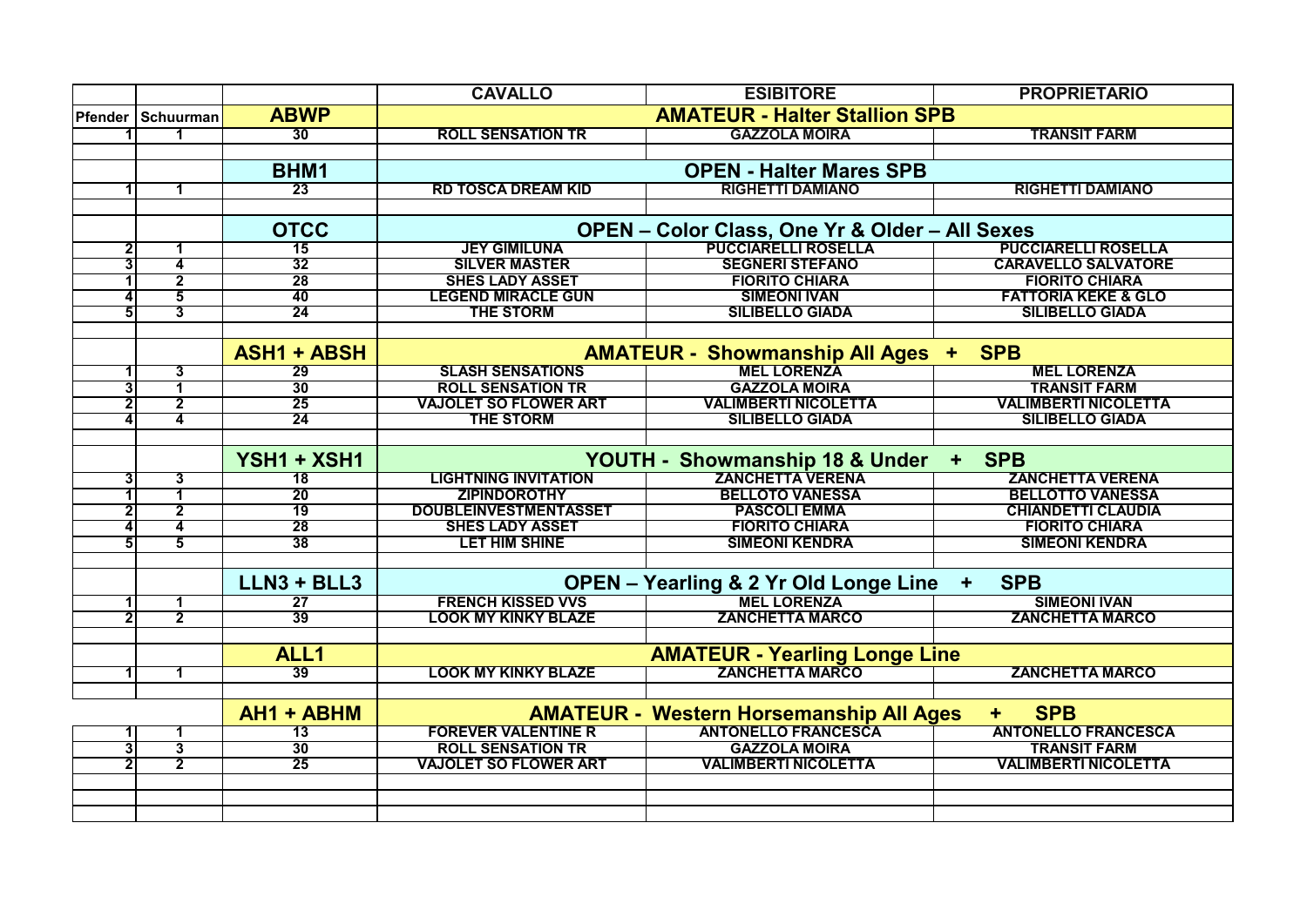|                |                         |                  | <b>CAVALLO</b>                                                 | <b>ESIBITORE</b>                               | <b>PROPRIETARIO</b>         |  |
|----------------|-------------------------|------------------|----------------------------------------------------------------|------------------------------------------------|-----------------------------|--|
| Pfender        | Schuurman               | <b>YH1 + XH1</b> | YOUTH - Western Horsemanship 18 & Under<br><b>SPB</b><br>$\pm$ |                                                |                             |  |
|                | $\overline{\mathbf{2}}$ | $\overline{18}$  | <b>LIGHTNING INVITATION</b>                                    | <b>ZANCHETTA VERENA</b>                        | <b>ZANCHETTA VERENA</b>     |  |
|                | 3                       | 20               | <b>ZIPINDOROTHY</b>                                            | <b>BELLOTTO VANESSA</b>                        | <b>BELOTTO VANESSA</b>      |  |
| 4              | 4                       | 19               | <b>DOUBLEINVESTMENTASSET</b>                                   | <b>PASCOLI EMMA</b>                            | <b>CHIANDETTI CLAUDIA</b>   |  |
|                | 1                       | 28               | <b>SHES LADY ASSETS</b>                                        | <b>FIORITO CHIARA</b>                          | <b>FIORITO CHIARA</b>       |  |
|                |                         |                  |                                                                |                                                |                             |  |
|                |                         | WP1              | <b>OPEN - Western Pleasure All Ages</b>                        |                                                |                             |  |
|                | 1                       | 31               | <b>ROCK INVITATION TR</b>                                      | <b>SIMEONI IVAN</b>                            | <b>TRANSIT FARM</b>         |  |
|                | $\overline{\mathbf{2}}$ | $\overline{13}$  | <b>FOREVER VALENTINE R</b>                                     | <b>SIMEONI RUDY</b>                            | <b>ANTONELLO FRANCESCA</b>  |  |
|                | 4                       | 36               | <b>GG SPARK LASAN</b>                                          | <b>GOZZI GIULIA</b>                            | <b>GOZZI GIULIA</b>         |  |
|                | $\overline{3}$          | 15               | <b>JEY GIMILUNA</b>                                            | <b>PUCCIARELLI ROSELLA</b>                     | <b>PUCCIARELLI ROSELLA</b>  |  |
|                |                         |                  |                                                                |                                                |                             |  |
|                |                         | <b>GWP</b>       | <b>OPEN GREEN - Western Pleasure All Ages</b>                  |                                                |                             |  |
|                | 1                       | <u> 12</u>       | <b>SWEET INVITATION TR</b>                                     | <b>SIMEONI RUDY</b>                            | <b>BRUNELLO STEFANO</b>     |  |
| 4              | 4                       | $\overline{15}$  | <b>JEY GIMILUNA</b>                                            | <b>PUCCIARELLI ROSELLA</b>                     | <b>PUCCIARELLI ROSELLA</b>  |  |
|                | 3                       | 26               | <b>ALL NITE FOREVER R</b>                                      | <b>SIMEONI IVAN</b>                            | <b>ITALIANO ILARIA</b>      |  |
| 3              | $\overline{2}$          | 38               | <b>LET HIM SHINE</b>                                           | <b>GAZZOLA MOIRA</b>                           | <b>GAZZOLA MOIRA</b>        |  |
| 51             | 6                       | 36               | <b>GG SPARK LASAN</b>                                          | <b>GOZZI GIULIA</b>                            | <b>GOZZI GIULIA</b>         |  |
| 6              | 5                       | 24               | <b>THE STORM</b>                                               | <b>SILIBELLO GIADA</b>                         | <b>SILIBELLO GIADA</b>      |  |
|                |                         |                  |                                                                |                                                |                             |  |
|                |                         | AWP1             | <b>AMATEUR - Western Pleasure All Ages</b>                     |                                                |                             |  |
| $\overline{2}$ | $\overline{\mathbf{2}}$ | $\overline{13}$  | <b>FOREVER VALENTINE R</b>                                     | <b>ANTONELLO FRANCESCA</b>                     | <b>ANTONELLO FRANCESCA</b>  |  |
|                | 1                       | 12               | <b>SWEET INVITATION TR</b>                                     | <b>BRUNELLO STEFANO</b>                        | <b>BRUNELLO STEFANO</b>     |  |
|                | 4                       | 24               | <b>THE STORM</b>                                               | <b>SILIBELLO GIADA</b>                         | <b>SILIBELLO GIADA</b>      |  |
|                | 3                       | 25               | <b>VAJOLET SO FLOWER ART</b>                                   | <b>VALIMBERTI NICOLETTA</b>                    | <b>VALIMBERTI NICOLETTA</b> |  |
|                |                         |                  |                                                                |                                                |                             |  |
|                |                         | <b>ABWP</b>      |                                                                | <b>AMATEUR - SPB Western Pleasure All Ages</b> |                             |  |
|                | 1                       | 30               | <b>ROLL SENSATION TR</b>                                       | <b>GAZZOLA MOIRA</b>                           | <b>TRANSIT FARM</b>         |  |
|                |                         |                  |                                                                |                                                |                             |  |
|                |                         | <b>YWP1</b>      | YOUTH - Western Pleasure 18 & Under                            |                                                |                             |  |
|                | 2                       | 28               | <b>SHES LADY ASSETS</b>                                        | <b>FIORITO CHIARA</b>                          | <b>FIORITO CHIARA</b>       |  |
|                | 1                       | $\overline{18}$  | <b>LIGHTNING INVITATION</b>                                    | <b>ZANCHETTA VERENA</b>                        | <b>ZANCHETTA VERENA</b>     |  |
|                | 3                       | 19               | <b>DOUBLEINVESTMENT ASSETS</b>                                 | <b>PASCOLI EMMA</b>                            | <b>CHIANDETTI CLAUDIA</b>   |  |
|                |                         |                  |                                                                |                                                |                             |  |
|                |                         | <b>GHU</b>       | <b>OPEN GREEN - Hunter Under Saddle All Ages</b>               |                                                |                             |  |
|                | $\overline{2}$          | $\overline{12}$  | <b>SWEET INVITATION TR</b>                                     | <b>BRUNELLO STEFANO</b>                        | <b>BRUNELLO STEFANO</b>     |  |
|                | 1                       | 26               | <b>ALL NITE FOREVER R</b>                                      | <b>SIMEONI IVAN</b>                            | <b>ITALIANO ILARIA</b>      |  |
|                |                         |                  |                                                                |                                                |                             |  |
|                |                         |                  |                                                                |                                                |                             |  |
|                |                         |                  |                                                                |                                                |                             |  |